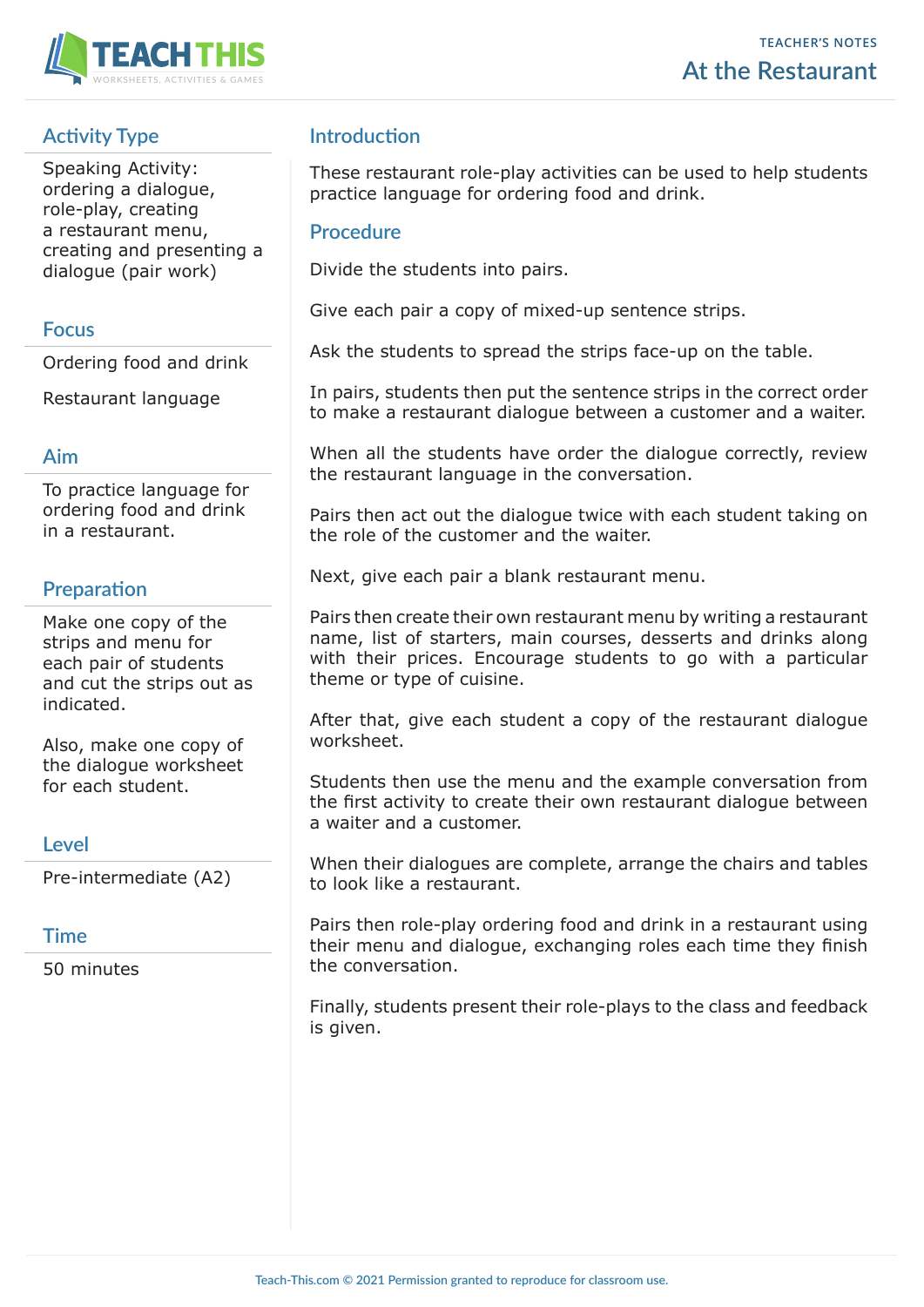

|  | <b>At the Restaurant</b> |
|--|--------------------------|
|--|--------------------------|

| Waiter: Good evening. Welcome to Luna Nera.                                                                                 |
|-----------------------------------------------------------------------------------------------------------------------------|
| Customer: Good evening. Could I have a table for one, please?                                                               |
| Waiter: Certainly. Please come this way. We have a table just over here with a nice sea view.                               |
| Waiter: What would you like to drink?                                                                                       |
| Customer: I'll have a glass of red wine, please.                                                                            |
| Waiter: Here is your drink. Are you ready to order your starter and main course?                                            |
| Customer: Yes. For a starter, I'll have the prawn bruschetta and for the main course, I<br>would like the pan-fried salmon. |
| Waiter: So, let me repeat your order. That's one prawn bruschetta and one pan-fried salmon?                                 |
| Customer: Yes. That's correct.                                                                                              |
| Waiter: Here is the prawn bruschetta and one pan-fried salmon.                                                              |
| Customer: Thank you very much.                                                                                              |
| Waiter: Is everything OK with your meal?                                                                                    |
| Customer: Yes. It's delicious. My salmon is perfectly cooked.                                                               |
| Waiter: Would you like anything for dessert?                                                                                |
| Customer: Yes. Can I have a slice of cheesecake?                                                                            |
| Waiter: Certainly. I'll bring that for you right away.                                                                      |
| Waiter: Here is your dessert?<br>. _ _ _ _ _ _ _ _ _ _ _ _ _ _ _ _                                                          |
| Customer: Thank you.                                                                                                        |
| Customer: Can I have the bill, please?                                                                                      |
| Waiter: Here's your bill. That's \$55, please. Will you be paying by cash or card?                                          |
| Customer: Cash, please. Please keep the change and thank you for a lovely meal.                                             |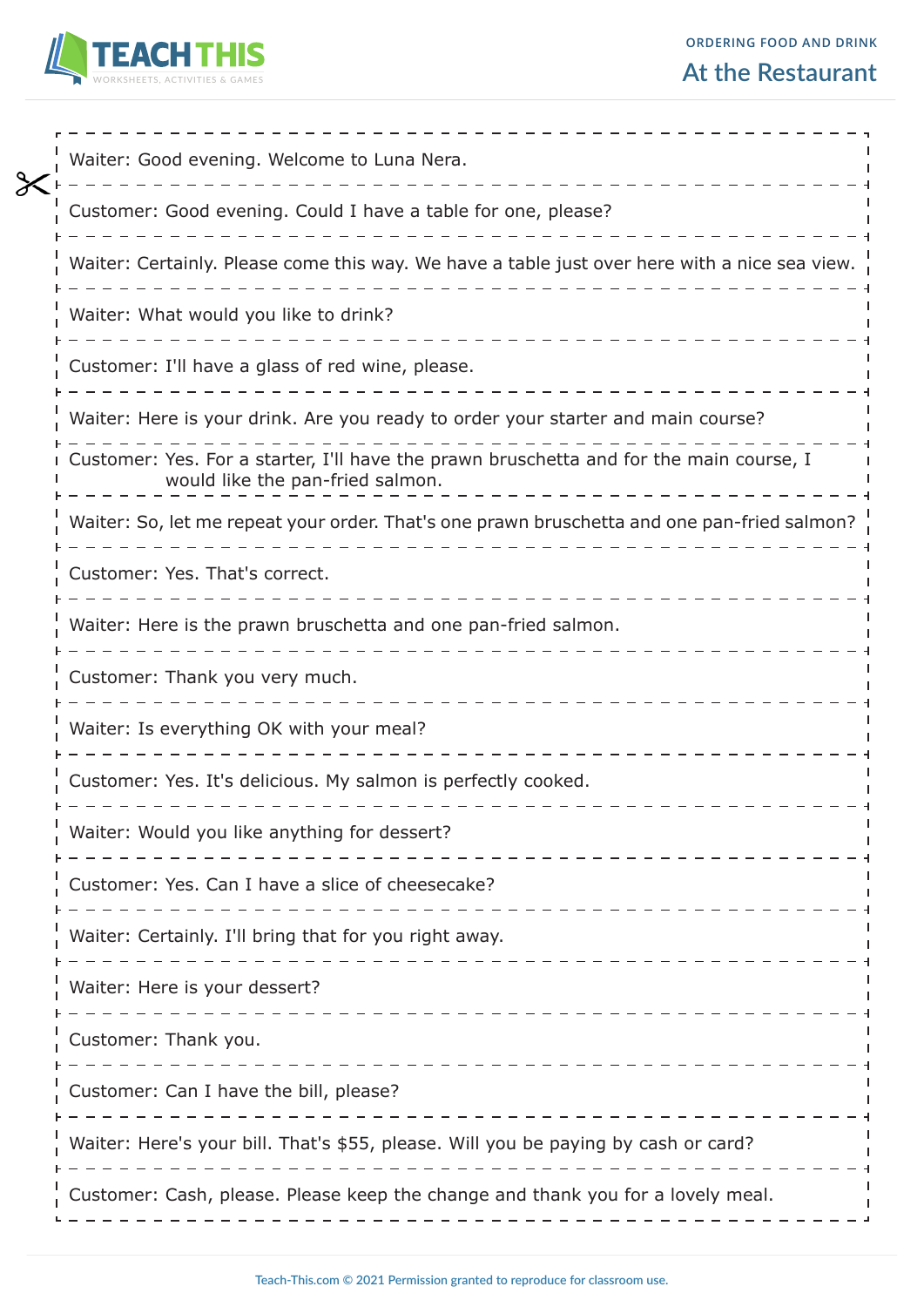

| $\sim$ Menu $\sim$                    |  |  |  |  |  |
|---------------------------------------|--|--|--|--|--|
| <b>Starters</b>                       |  |  |  |  |  |
| . \$                                  |  |  |  |  |  |
| . \$                                  |  |  |  |  |  |
| $\frac{4}{5}$                         |  |  |  |  |  |
| \$                                    |  |  |  |  |  |
| <b>Main Courses</b>                   |  |  |  |  |  |
| . \$                                  |  |  |  |  |  |
| . \$                                  |  |  |  |  |  |
| $\frac{4}{5}$<br>\$                   |  |  |  |  |  |
|                                       |  |  |  |  |  |
| <b>Desserts</b>                       |  |  |  |  |  |
| . \$                                  |  |  |  |  |  |
| \$<br>.<br>\$                         |  |  |  |  |  |
| $\mathfrak{P}$<br>$\overline{1}$<br>. |  |  |  |  |  |
| <b>Drinks</b>                         |  |  |  |  |  |
|                                       |  |  |  |  |  |
|                                       |  |  |  |  |  |
| \$<br>.                               |  |  |  |  |  |
| \$                                    |  |  |  |  |  |
| \$<br>.                               |  |  |  |  |  |
|                                       |  |  |  |  |  |